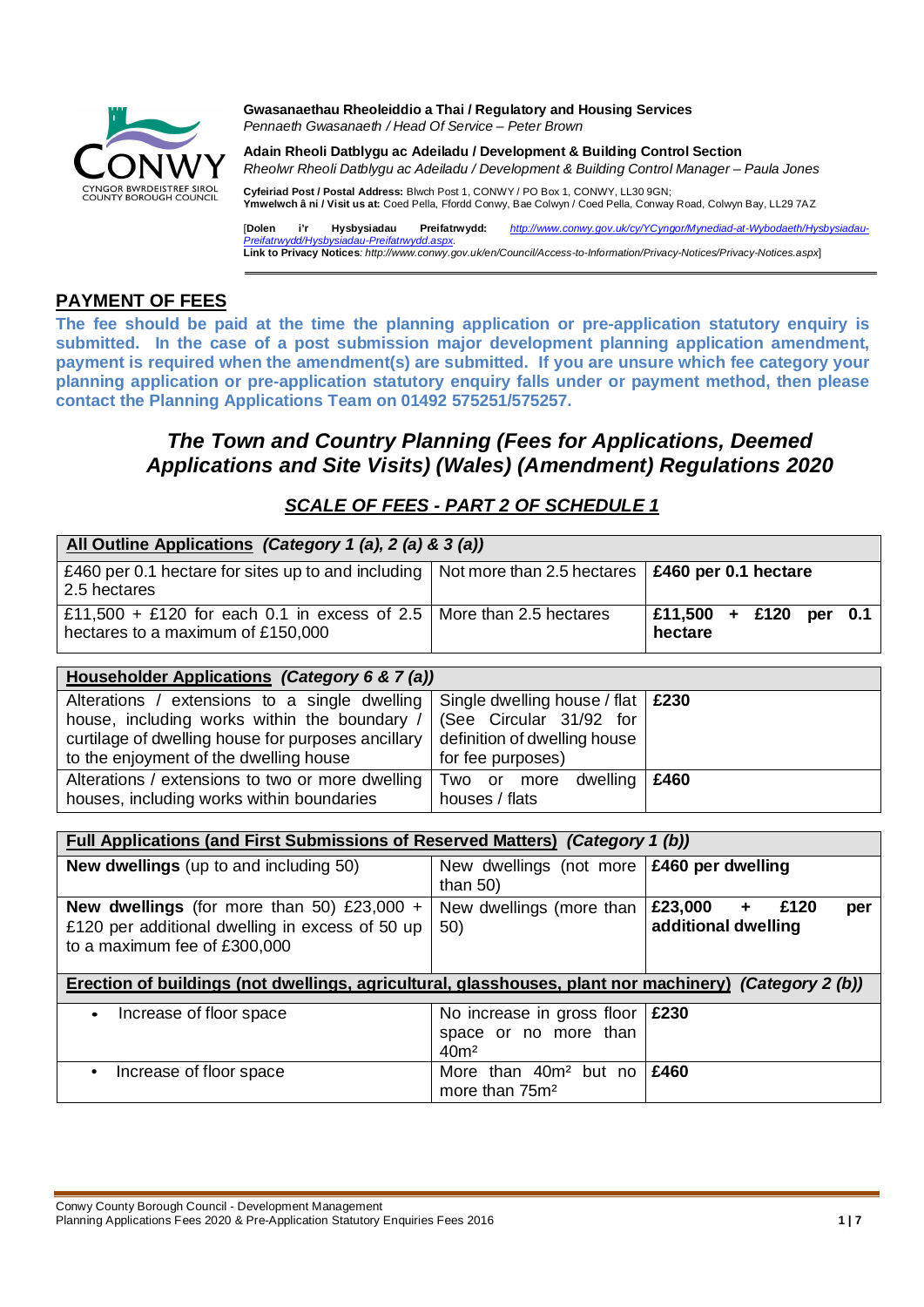| Increase of floor space<br>$\bullet$                                                                | More than $75m^2$                                                  | £460 for each 75m <sup>2</sup> or part<br>thereof, to a maximum of<br>£300,000                                                               |
|-----------------------------------------------------------------------------------------------------|--------------------------------------------------------------------|----------------------------------------------------------------------------------------------------------------------------------------------|
| The erection of buildings (on land used for agriculture for agricultural purposes) (Category 3 (b)) |                                                                    |                                                                                                                                              |
| Site area<br>$\bullet$                                                                              | Not more than 465m <sup>2</sup>                                    | £85                                                                                                                                          |
| Site area<br>$\bullet$                                                                              | More than 465m <sup>2</sup> but not<br>more than 540m <sup>2</sup> | £460                                                                                                                                         |
| Site area<br>$\bullet$                                                                              | More than $540m^2$                                                 | £460 for first $540m^2$ + £460<br>for each 75m <sup>2</sup> (or part<br>thereof) in excess of 540 m <sup>2</sup><br>to a maximum of £300,000 |
| Erection of glasshouses on land used for the purposes of agriculture (Category 4)                   |                                                                    |                                                                                                                                              |
| Site area<br>$\bullet$                                                                              | Not more than 465m <sup>2</sup>                                    | £85                                                                                                                                          |
| Site area<br>$\bullet$                                                                              | More than 465m <sup>2</sup>                                        | £2,600                                                                                                                                       |
| <b>Erection /alterations / replacement of plant and machinery (Category 5)</b>                      |                                                                    |                                                                                                                                              |
| Site area<br>$\bullet$                                                                              | Not more than 5 hectares                                           | £460 for each 0.1 hectare (or<br>part thereof)                                                                                               |
| Site area<br>$\bullet$                                                                              | More than 5 hectares                                               | £23,000 + additional £120<br>for each 0.1 hectare (or part<br>thereof) in excess of 5<br>hectares to a maximum of<br>£300,000                |

| Applications other than Building Works (Category 7 (b))                                                                                                 |                                               |                                                                                                                                    |
|---------------------------------------------------------------------------------------------------------------------------------------------------------|-----------------------------------------------|------------------------------------------------------------------------------------------------------------------------------------|
| Car parks, service roads or other accesses                                                                                                              | for existing uses                             | £230                                                                                                                               |
| Waste (Use of land for disposal of refuse or waste materials or deposit of material remaining after<br>extraction or storage of minerals) (Category 11) |                                               |                                                                                                                                    |
| Site area<br>$\bullet$                                                                                                                                  | Not more than 15 hectares                     | £230 for each 0.1 hectare<br>(or part thereof)                                                                                     |
| Site area<br>$\bullet$                                                                                                                                  | More than 15 hectares                         | £34,500 + £120 for each 0.1<br>hectare (or part thereof) in<br>excess of 15 hectares up to<br>a maximum of £80,000                 |
| Operations connected with exploratory drilling for oil or natural gas (Category 8)                                                                      |                                               |                                                                                                                                    |
| Site area<br>$\bullet$                                                                                                                                  | <b>Not</b><br>7.5<br>than<br>more<br>hectares | £460 for each 0.1 hectare (or<br>part thereof)                                                                                     |
| Site area<br>$\bullet$                                                                                                                                  | More than 7.5 hectares                        | £34,500 + additional £120<br>for each 0.1 hectare (or part<br>thereof) in excess of 7.5<br>hectares up to a maximum<br>of £300,000 |
| Other operations (winning and working of minerals) (Category 9 (a))                                                                                     |                                               |                                                                                                                                    |
| Site area<br>٠                                                                                                                                          | Not more than 15 hectares                     | £230 for each 0.1 hectare (or<br>part thereof)                                                                                     |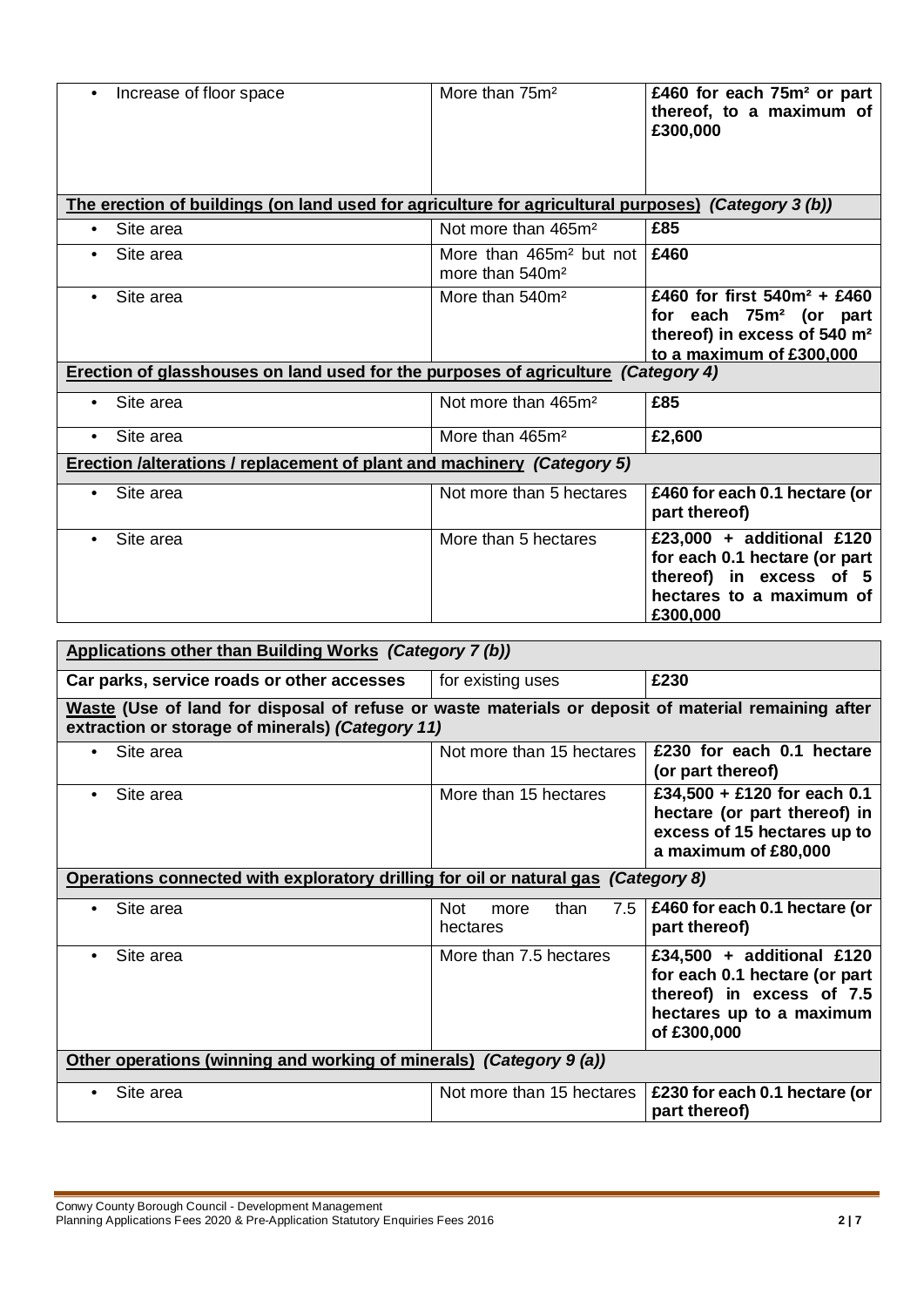| Site area<br>$\bullet$                                                            | More than 15 hectares | £34,500 + additional £120<br>for each 0.1 in excess of 15<br>hectare up to a maximum of<br>£80,000 |
|-----------------------------------------------------------------------------------|-----------------------|----------------------------------------------------------------------------------------------------|
| Other operations (not coming within any of the above categories) (Category 9 (b)) |                       |                                                                                                    |
| Site area<br>$\bullet$                                                            | Any site area         | £230 for each 0.1 hectare (or<br>thereof) up to<br>part<br>a<br>maximum of £300,000                |

| <b>Change of Use</b><br>Change of Use of a Building to Use as one or more separate dwelling houses (Category 10 & 12) |                                               |                                                                        |
|-----------------------------------------------------------------------------------------------------------------------|-----------------------------------------------|------------------------------------------------------------------------|
| Change of use of a single dwelling house to be<br>used for two or more dwelling houses                                | 50<br>than<br>Not<br>more<br>dwellings        | £460 for each                                                          |
|                                                                                                                       | More than 50 dwellings                        | £23,000 + £120 for each in<br>excess of 50 to a maximum<br>of £300,000 |
| Change of use of a building for 1 or more<br>separate dwelling houses                                                 | 50<br><b>Not</b><br>than<br>more<br>dwellings | £460 for each                                                          |
|                                                                                                                       | More than 50 dwellings                        | £23,000 + £120 for each in<br>excess of 50 to a maximum<br>of £300,000 |
| Other material change of use of a building or land                                                                    |                                               | £460                                                                   |

# *SCALE OF FEES - SCHEDULE 2*

| Advertising (Category 1, 2 & 3)                                                                                                                                                                                                                                                                                                                                                                                               |      |
|-------------------------------------------------------------------------------------------------------------------------------------------------------------------------------------------------------------------------------------------------------------------------------------------------------------------------------------------------------------------------------------------------------------------------------|------|
| (1) Signs displayed on business premises, on forecourt of business premises<br>or on other land within the curtilage of business premises, wholly with<br>reference to the nature of the business or activity carried out on the premises,<br>the goods sold or the services provided on the premises or the name and<br>qualifications of the person carrying on such business or activity or supplying<br>goods or services | £120 |
| (2) Advance signs which are in the same locality as the site on which the signs<br>are to be displayed but not situated on or visible from the site, directing the<br>public to a business                                                                                                                                                                                                                                    | £120 |
| (3) Other advertisements                                                                                                                                                                                                                                                                                                                                                                                                      | £460 |

## *SCALE OF FEES – OTHER APPLICATIONS*

| <b>Lawful Development Certificate</b>                                         |                                                                                             |
|-------------------------------------------------------------------------------|---------------------------------------------------------------------------------------------|
| LDC – Existing Use or operation or activity in breach of a planning condition | Same as that would be<br>payable in respect of an<br>application for planning<br>permission |
| LDC – Existing Use LDC - lawful not to comply with a particular condition     | £230                                                                                        |
| LDC – Proposed Use                                                            | Half the normal planning<br>fee                                                             |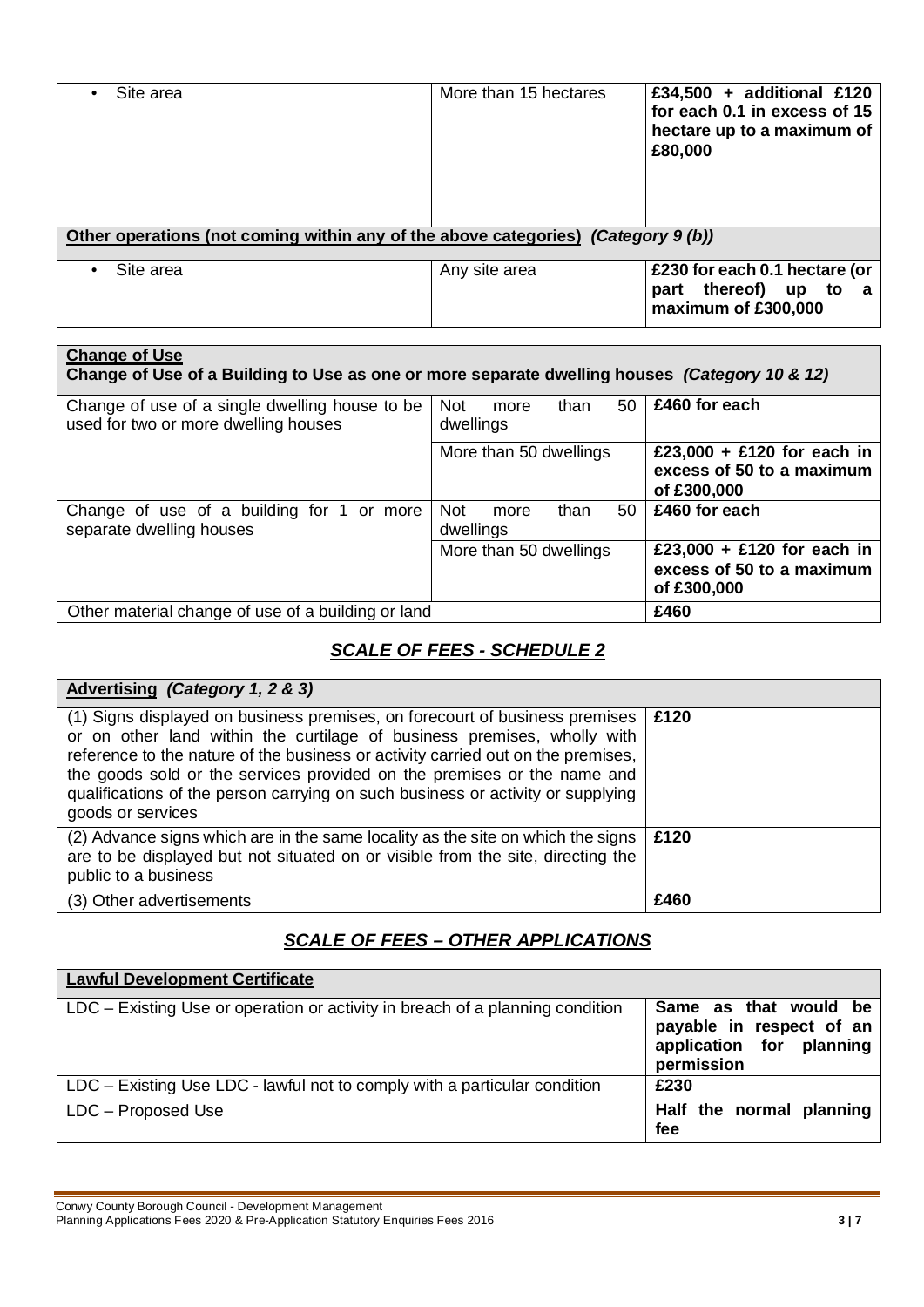| <b>Prior Approval</b>                                                       |      |
|-----------------------------------------------------------------------------|------|
| Agricultural and Forestry buildings & operations or demolition of buildings | £100 |
| <b>Telecommunications Code Systems Operators</b>                            | £460 |

| <b>Reserved Matters / Other Applications</b>                                                                                                         |                                                              |
|------------------------------------------------------------------------------------------------------------------------------------------------------|--------------------------------------------------------------|
| Application for removal or variation of a condition following grant of planning<br>permission                                                        | £230                                                         |
| Renewals of unexpired planning consents where development has not begun<br>and any time limit by which the development must be begun has not expired | £230                                                         |
| Application for approval of reserved matters following outline approval                                                                              | Full fee due or if full fee<br>already paid then £460<br>due |

| Non-material Amendments to Existing Planning Permissions |      |
|----------------------------------------------------------|------|
| If the application is a Householder application          | £35  |
| In any other case                                        | £115 |

| <b>Discharge of Conditions to Existing Planning Permissions</b> |      |  |
|-----------------------------------------------------------------|------|--|
| If the application falls within Category 6 or 7                 | £35  |  |
| In any other case                                               | £115 |  |

| <b>Post Submission Amendments to Major Development Applications</b> |      |
|---------------------------------------------------------------------|------|
| An amendment to a valid application                                 | £230 |

# **CONCESSIONS**

| <b>Exemptions From Payment</b>                                                                                    |  |
|-------------------------------------------------------------------------------------------------------------------|--|
| - For alterations, extensions, etc. to a dwelling house for the benefit of a registered disabled person.          |  |
| - An application solely for the carrying out of the operations for the purpose of providing a means of access     |  |
| for disabled persons to or within a building or premises to which members of the public are admitted.             |  |
| - Listed Building Consent.                                                                                        |  |
| - Conservation Area Consent.                                                                                      |  |
| - Works to Trees covered by a Tree Preservation Order or in a Conservation Area.                                  |  |
| - Hedgerow Removal.                                                                                               |  |
| - If the proposal relates to works that require planning permission only by virtue of an Article 4 Direction of   |  |
| the Town & Country Planning (General Permitted Development) Order 1995., i.e. where the application is            |  |
| required only because of a direction or planning condition removing permitted development rights.                 |  |
| - If the application is for a lawful development certificate, for existing use, where an application for planning |  |
| permission for the same development would be exempt from the need to pay a planning fee under any other           |  |
| planning fee regulation.                                                                                          |  |
| - If the application is for consent to display an advertisement following either a withdrawal of an earlier       |  |
| application (before notice of decision was issued) or where the application is made following refusal of          |  |
| consent for display of an advertisement, and where the application is made by or on behalf of the same            |  |
| person.                                                                                                           |  |
| - If the application is for consent to display an advertisement which results from a direction under Regulation   |  |
| 7 of the Control of Advertisements Regulations 1992, dis-applying deemed consent under Regulation 6 to            |  |
| the advertisement in question.                                                                                    |  |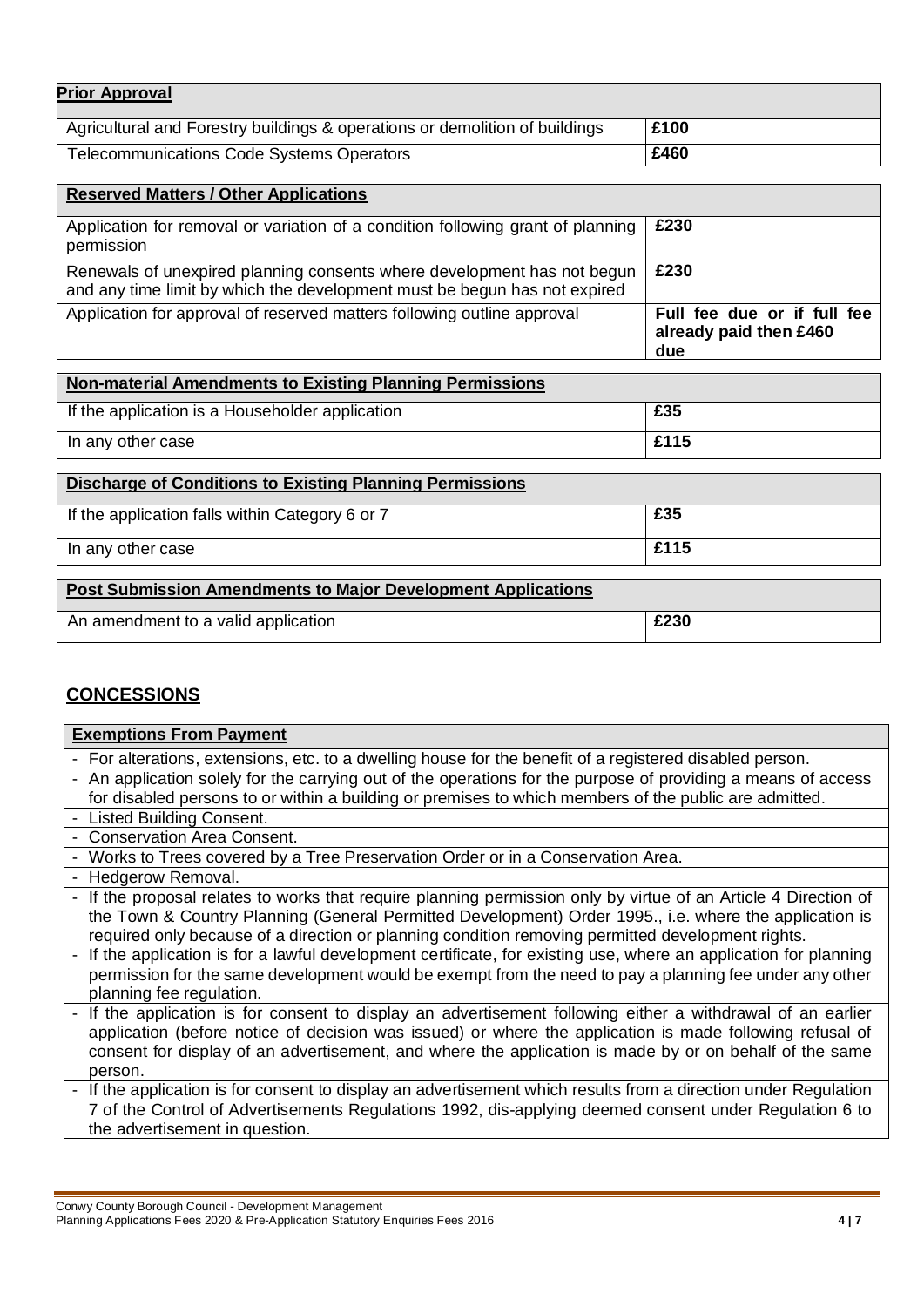If the application is for alternate proposals for the same site by the same applicant, in order to benefit from the permitted development right in Schedule 2 Part 3 Class E of the Town and Country Planning (General Permitted Development) Order 1995.

- If the proposal is the first revision of an application for development of the same character or description on the same site by the same applicant within 12 months of making the earlier application if withdrawn, or the date of decision if refused and NOT a duplicate application made by the same applicant within 28 days except where the application is to regularise works undertaken in breach of conditions; to regularise variation from the approved plan; to amend plans in advance of a start of work on approved applications or except where an application is made pursuant to Section 73 (variation / removal of condition) following the refusal / partial refusal or where the location planning authority have not given notice of their decision of an earlier application under Section 96A(4) (non-material amendment).

#### **Reductions To Payments**

- If the application is being made on behalf of a non-profit making sports club for works for playing fields not involving buildings then the fee is £460.
- If the application is being made on behalf of a parish or community council then the fee is 50%.
- If the application is an alternative proposal being submitted on the same site by the same applicant on the same day, where this application is of lesser cost then the fee is 50%.
- In respect of reserved matters you must pay a sum equal to or greater than what would be payable at current rates for approval of all the reserved matters. If this amount has already been paid then the fee is £460.
- If the application is for a Lawful Development Certificate for a Proposed use or development, then the fee is 50%.
- If two or more applications are submitted for different proposals on the same day and relating to the same site then you must pay the fee for the highest fee plus half sum of the others.
- Where an application relates to development which is within more than one fee category, the correct fee is simply the highest of the fees payable.
- Where an application consists of the erection of dwellings and the erection of other types of buildings the fees are added together.

- If the application is made pursuant to Section 73 (variation / removal of condition) within 6 months of the date of refusal / partial refusal of an earlier application under Section 96A(4) (non-material amendment) or where the local planning authority have not given notice of their decision of an earlier application under Section 96A(4) and the application relates to development of the same character or description on the same site by the same applicant, the fee payable in respect of the earlier application was paid and the applicant has not already paid a fee under the previous application made pursuant to Section 73 then the fee is £190 for a householder change application and £115 in any other case.

### **REFUNDS**

#### **Refund of Fees in relation to Applications not Determined within specified periods**

In the event that the Local Planning Authority fail to determine an application within the specified period and if an extension of time has not been agreed (set out below  $-$  (a) and (b)) a refund will be payable to the applicant (subject to conditions where this does not apply – see below). The period after which a refund is payable starts on the expiry of the period for the giving of notice of a decision (statutory expiry period) as set out below:

 (a) where an application for planning permission relates to a category of development which falls within Category 6 or 7, after 8 weeks from the expiry of the period for the giving of notice of a decision;

- (b) in any other case, after 16 weeks from the expiry of the period for the giving of notice of a decision.
- A refund does not apply if:

 - the Welsh Ministers give a direction under Section 77 of the 1990 Act in relation to the application before the periods specified above have expired;

 - the applicant has appealed to the Welsh Ministers under Section 78(2) of the 1990 Act before the periods specified above have expired;

 - any person who is aggrieved by any decision of the Local Planning Authority in relation to the application has made an application to the High Court before the periods specified above have expired.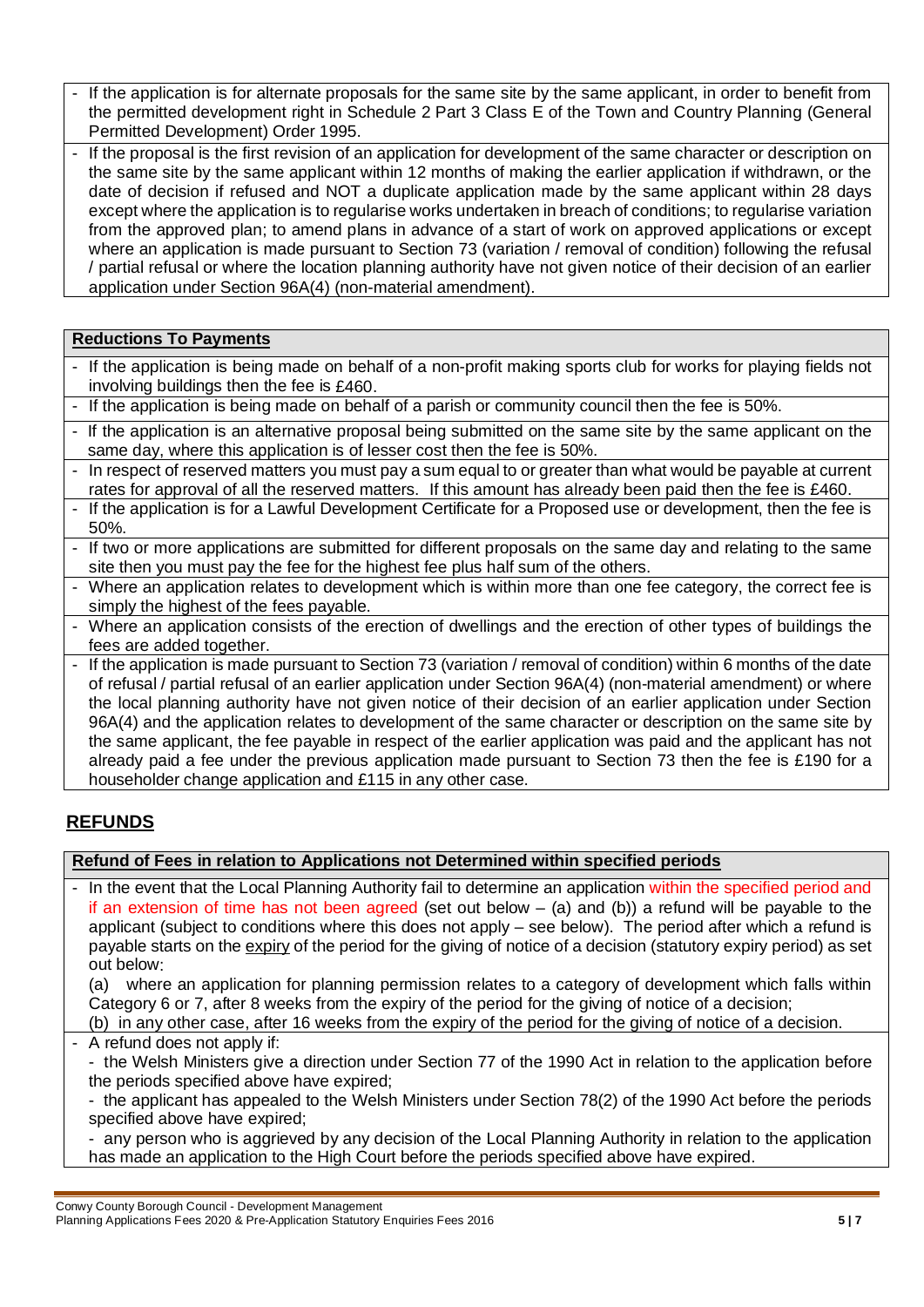# *SCALE OF FEES - PART 1 & 2 OF SCHEDULE 4 (Regulation 2A)*

### *Fees in Respect of Requests for Pre-Application Services*

Please note that these fees apply to pre-application statutory enquiries made from 16<sup>th</sup> March 2016 onwards.

| <b>Householder Pre-Application Services (Part 1)</b>                                                                                                                                          |                                                                                                              |        |  |
|-----------------------------------------------------------------------------------------------------------------------------------------------------------------------------------------------|--------------------------------------------------------------------------------------------------------------|--------|--|
| Alterations / extensions to a single dwelling<br>house, including works within the boundary /<br>curtilage of dwelling house for purposes ancillary<br>to the enjoyment of the dwelling house | Single dwelling house /<br>flat (See Circular 31/92<br>for definition of dwelling<br>house for fee purposes) | £25    |  |
| <b>Other Proposed Development Pre-Application Services (Part 2)</b>                                                                                                                           |                                                                                                              |        |  |
| Erection of dwellings (Category 1 (a) - where the number of dwellings to be created is known)                                                                                                 |                                                                                                              |        |  |
| New dwellings (up to 9)                                                                                                                                                                       | <b>New</b><br>dwellings<br>(not<br>more than 9)                                                              | £250   |  |
| New dwellings (between 10 and up to and<br>including 24)                                                                                                                                      | New dwellings (more<br>than 9 but no more than<br>24)                                                        | £600   |  |
| New dwellings (for more than 24)                                                                                                                                                              | New dwellings (more<br>than $24$ )                                                                           | £1,000 |  |
| Erection of dwellings (Category 1 (b) – where the number of dwellings to be created is not known)                                                                                             |                                                                                                              |        |  |
| Site area<br>$\bullet$                                                                                                                                                                        | Not more than 0.49<br>hectares                                                                               | £250   |  |
| Site area<br>$\bullet$                                                                                                                                                                        | 0.49<br>More<br>than<br>hectares but no more<br>than 0.99 hectares                                           | £600   |  |
| Site area<br>$\bullet$                                                                                                                                                                        | More<br>0.99<br>than<br>hectares                                                                             | £1,000 |  |
| Erection of buildings (other than dwellings) (Category 2 (a) - where the area of gross external floor                                                                                         |                                                                                                              |        |  |
| space to be created is known)                                                                                                                                                                 |                                                                                                              |        |  |
| Increase of gross external floor space<br>$\bullet$                                                                                                                                           | Not more than 999m <sup>2</sup>                                                                              | £250   |  |
| Increase of gross external floor space<br>$\bullet$                                                                                                                                           | More than 999m <sup>2</sup> but no<br>more than 1,999m <sup>2</sup>                                          | £600   |  |
| Increase of gross external floor space<br>$\bullet$                                                                                                                                           | More than 1,999m <sup>2</sup>                                                                                | £1,000 |  |
| Erection of buildings (other than dwellings) (Category $2(b)$ – where the area of gross external floor                                                                                        |                                                                                                              |        |  |
| space to be created is not known)                                                                                                                                                             |                                                                                                              |        |  |
| Site area<br>$\bullet$                                                                                                                                                                        | Not more than 0.49<br>hectares                                                                               | £250   |  |
| Site area<br>$\bullet$                                                                                                                                                                        | More<br>than<br>0.49<br>hectares but no more<br>than 0.99 hectares                                           | £600   |  |